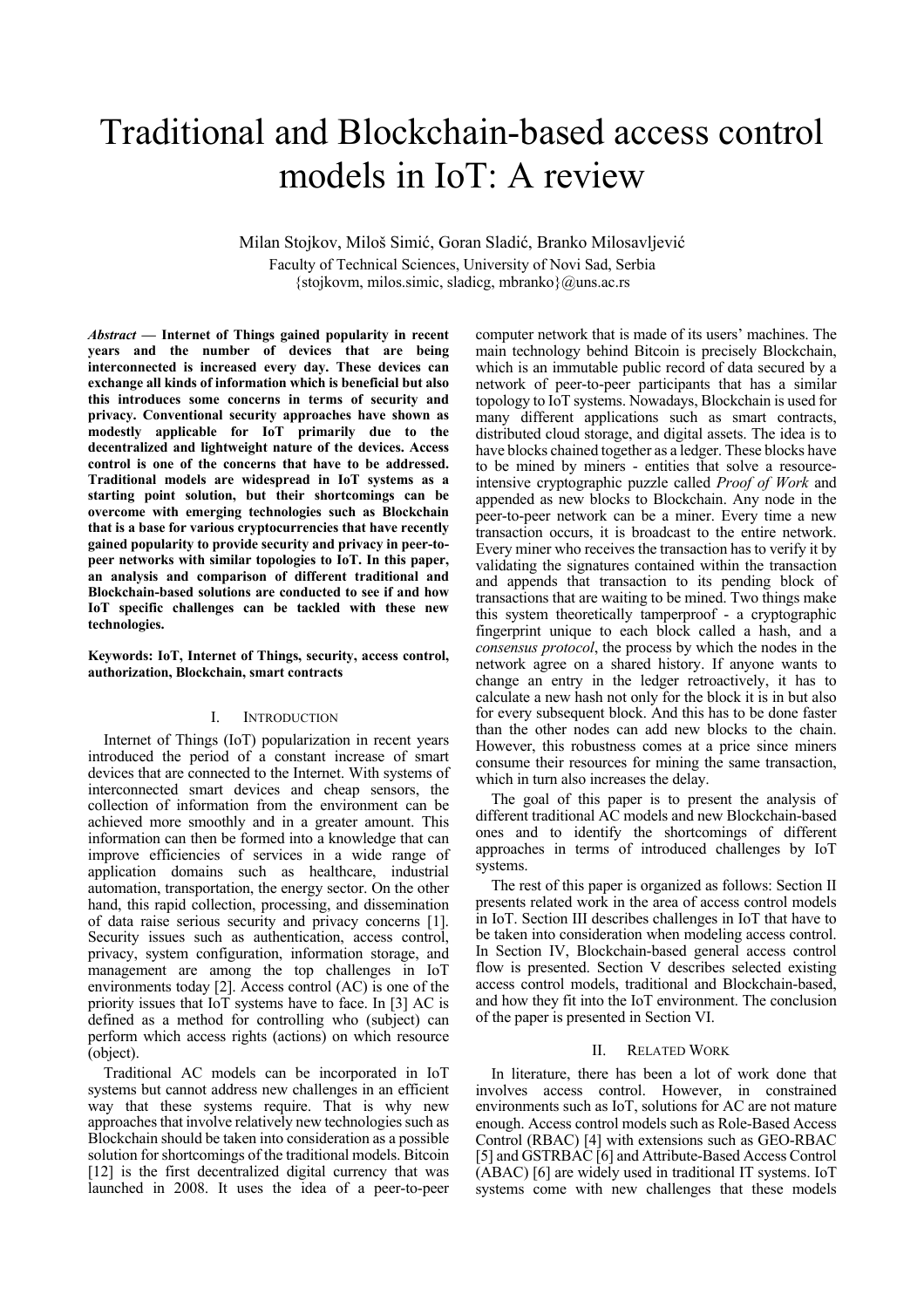cannot efficiently solve such as scalability, heterogeneity, a large number of distributed and lightweight devices, etc. With that in mind, authors in [18] proposed a hybrid access control model based on RBAC and ABAC in order to improve some performance of the two for IoT. New environments require new approaches when it comes to AC and authors in [19][21] recognize Blockchain as a technology that may propose solutions that can make progress or even solve these new challenges that arise.

## III. CHALLENGES IN IOT

A comprehensive literature review was conducted by examining the electronic database Google Scholar using secondary research approach. By using the snowball and cross-referencing methodologies the most mentioned models in papers are considered for analysis. The only papers considered were those written in English and that contained an abstract and were published between 2010 and 2019. Authors conducted this review using search terms "access control", OR "access control model", OR "blockchain", OR "smart contract" combined with "IoT" (or "Internet of Things").

Several challenges that apply to IoT that access control models have to tackle are recognized and extracted from the filtered papers. These challenges are:

- Scalability Increased number of devices that are interconnected in a typical IoT system directly affect cumulative management workload to access control systems. The system must be able to handle large numbers of users, applications, and policy evaluation and enforcement points. Scalability is considered at the architectural level, i.e., whether the system can be implemented, deployed, and used in a manner where management, maintenance, and operational costs do not increase as the number of system components increases [13].
- Granularity Many different users and devices with varied roles and responsibilities are projected to access data collected by IoT devices and thus fine-grained access control that would support that is necessary.
- Fault tolerance Robustness has an important role in the reliability and creditability of an application. The system's readiness to face failure on devices is better supported in distributed architectures than in the centralized architectures.
- Latency to get authorization  $-$  This challenge evaluates the latency to get an authorization. The centralized architectures have dedicated nodes responsible for access control that means almost real-time authorization. Distributed architectures have to introduce some overhead of communication or computation.
- Distributed environment A distributed approach for access control in IoT has many advantages. The end-devices are no longer passive entities that only send information to a central entity but can manage them on their own. Also, these devices are able to send information just when necessary, since in this case there is no

central entity responsible for gathering the data from the devices in order to make decisions about access control. Further, the removal of intermediate entities enables devices to carry out end-to-end security for access requests [14].

- Ease of management and upgrade *–* IoT context is ever-changing and this in return demands that access control policies and rules have to be easily managed with great potential for upgradeability. With an enormous number of devices, this might be very hard to achieve.
- Possibility to adapt  $-$  Access control should be flexible to be adapted to different contexts. Also, it should be able to support predefined patterns as well as spontaneous and short-lived interactions. This may be the biggest challenge that has to involve sophisticated techniques such as novel machine learning approaches.

Access control models that were analyzed against these challenges in mind are:

- Role-Based Access Control (RBAC)
- Attribute-Based Access Control (ABAC)
- FairAccess<sup>[9]</sup>
- BlendCAC [10]
- Smart Contact-based AC (SC AC) [11].

## IV. BLOCKCHAIN AC MODEL CONCEPT

Blockchain has several advantages that make it an attractive technology for addressing security and privacy challenges in IoT [8]:

- Decentralization All nodes with their resources can be involved in communication and thus improve the scalability and robustness of the whole solution. In that way, the overall delay can be decreased, and a single point of failure can be prevented.
- Security Blockchain represents a secure network using nodes that can be considered untrusted which is desirable in IoT with a great number of heterogeneous devices.
- Anonymity The inherent anonymity is wellsuited for most IoT use cases where the identity of the users must be kept private.

On the other hand, integration of Blockchain in IoT is not straightforward and at least the following critical challenges have to be taken into consideration:

- Mining of blocks is time-consuming while in most IoT applications low latency is desirable. Also, mining is a computationally intensive operation, while the majority of IoT devices are resource-constrained.
- Blockchain scales poorly as the number of nodes in the network increases. IoT networks are expected to contain a large number of nodes.
- The underlying Blockchain protocols create significant overhead traffic, which may be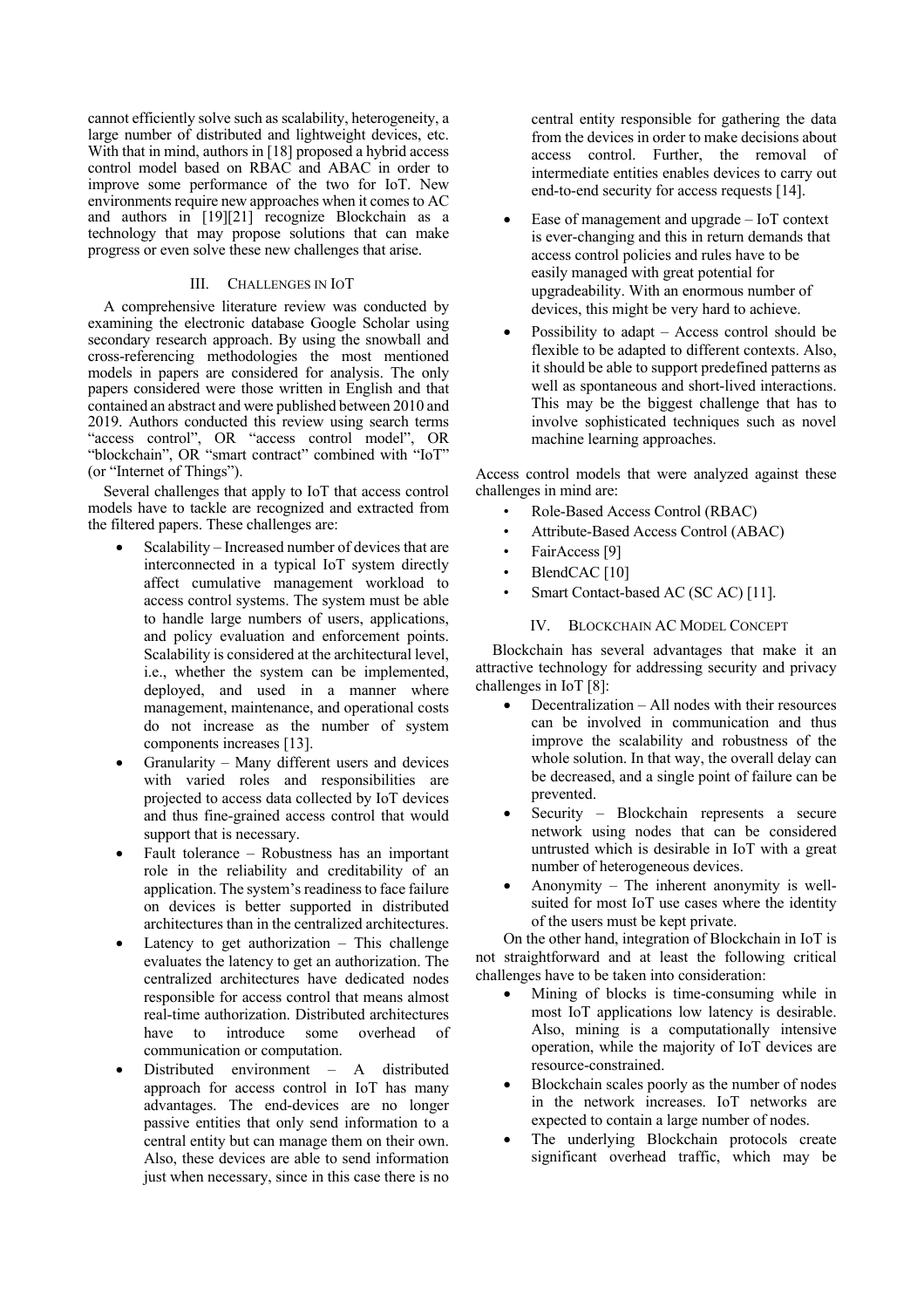

Figure 1. Access control models flow based on Blockchain; request for authorization

undesirable for certain bandwidth-limited IoT devices.

When it comes to access control models that are based on Blockchain, the main concept flow for the initial request for authorization is presented in Figure 1 where smart contracts [15] can be substituted with a more primitive function that would handle policy evaluation.

## V. ACCESS CONTROL MODELS EVALUATION

The analysis showed that traditional AC models have to be modified and combined to gain better performance in IoT systems. On the other hand, Blockchain-based solutions proposed new decentralized approaches that fit IoT needs in a good number of requirements. Concretely, the main findings in this analysis are:

- RBAC Still widely adopted AC model in terms of usage and implementation; IoT systems are considered as systems with a lot of nodes (users) which can imply the existence of a lot of roles and RBAC can be considered unfit because of limited granularity and scalability; Consequence is that it is not easy to manage and upgrade; It is centralized model, so the authorization process involves no particular overhead.
- ABAC Tries to solve problems with RBAC by using user's, resource's or environment's properties to specify access policies; It can be applied to scenarios where users are dynamically changing; Can be very complex and attributes have to be consistent within ever-changing domains in IoT; Has scalability issues in terms of managing trust among different attribute and service providers; Not easy to manage and upgrade with an increasing number of attributes; Does not provide flexible delegation of rights.
- FairAccess This decentralized AC enables the Resource Owner (RO) to control the data; The model utilizes a scripting language used in Bitcoin for evaluation of the policy to make a decision

which allows transcoding only two types of AC policies and that restricts the ease of upgradeability and granularity; It takes lightweight nature of the devices in mind but the transaction fees can be higher than the actual worth of the resource accessed which is not ideal in case of resource-constrained IoT devices; RO will issue a token when receiving an authorized request, which is similar to a centralized component; Token is issued with a smart contract which is published on the Blockchain and difficult to be modified.

- BlendCAC Uses an identity-based capability token management strategy, which utilizes smart contract for registration, propagation and revocation of the access authorization; This AC model introduces slightly increased overhead in terms of computation as well as storage compared to RBAC and ABAC; It is only tested on a Raspberry Pi device which owns sufficient resources and cannot represent most IoT devices, thus lightweight nature of the devices is not taken into consideration; RO will also issue a token when receiving an authorized request, which is similar to a centralized component; Token is also issued with a smart contract which is published on the Blockchain and difficult to be modified.
- Smart Contract-based AC The whole framework is based on Ethereum [16] smart contracts that consist of multiple access control contracts, one judge contract, and one register contract to achieve distributed and trustworthy AC for IoT with focus on access control lists that will achieve access control; Every resource (subject or object) in IoT system has to write a rule and this leads to decrease of management and upgrade potential; Device heterogeneity was not taken into consideration to make full use of the computing and storage capabilities of IoT devices to maintain the security of Blockchain; Number of smart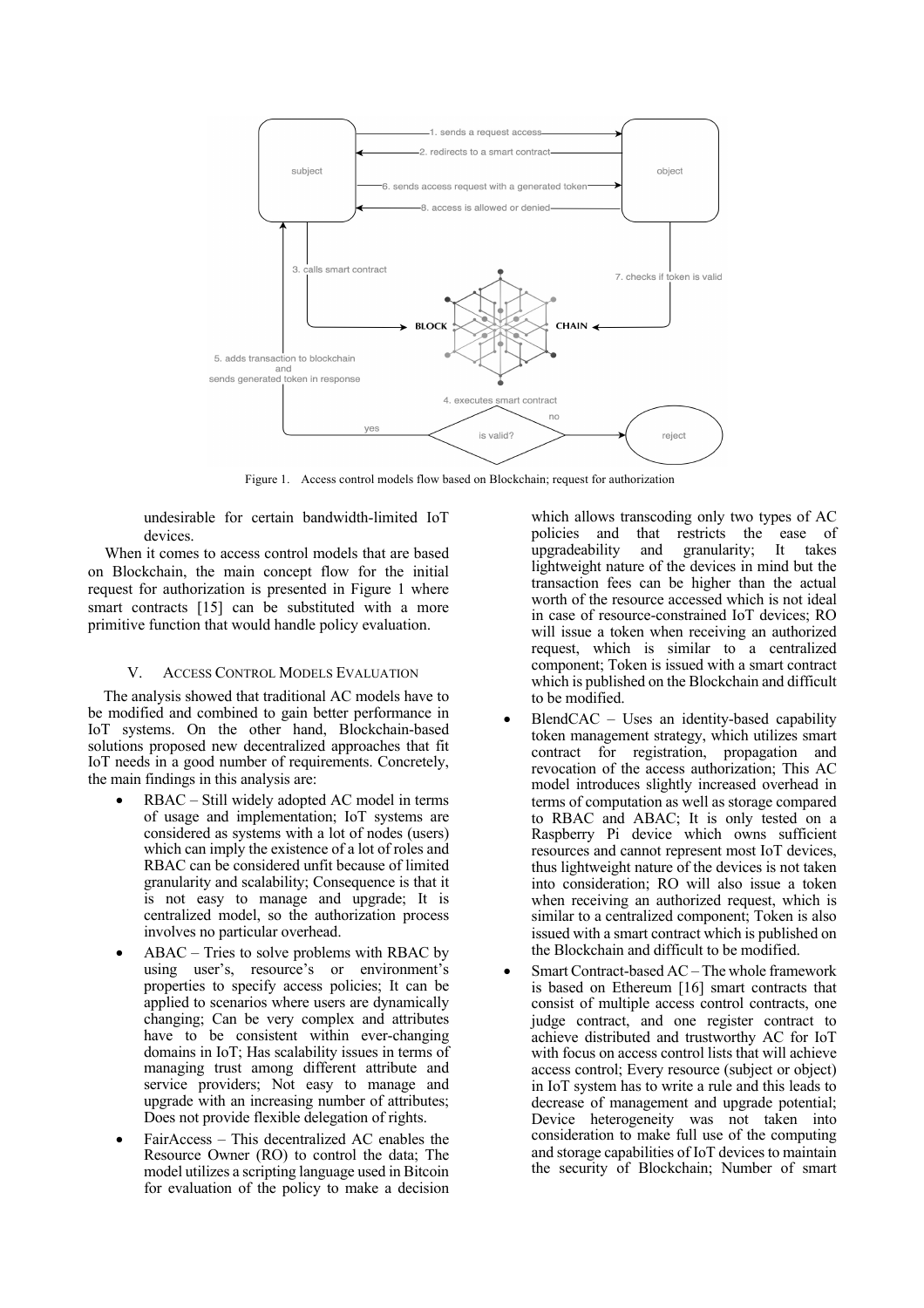| Challenge<br>Model | Scalable   | Fault-tolerant | Granular      | Decentralized | "Fast"<br>authorization | Easy to<br>manage and<br>upgrade | Possibility to<br>adapt |
|--------------------|------------|----------------|---------------|---------------|-------------------------|----------------------------------|-------------------------|
| <b>RBAC</b>        | No.        | No             | Yes (limited) | No.           | Yes                     | N <sub>o</sub>                   | N <sub>o</sub>          |
| ABAC               | No         | No             | Yes           | No            | Yes                     | No                               | N <sub>o</sub>          |
| FairAccess         | Yes        | Yes and No     | Yes           | Yes           | No                      | N <sub>o</sub>                   | N <sub>o</sub>          |
| BlendCAC           | Yes        | Yes and No     | Yes           | Yes           | No                      | N <sub>o</sub>                   | No                      |
| <b>SCAC</b>        | Yes and No | Yes and No     | Yes           | Yes           | No                      | N <sub>o</sub>                   | N <sub>o</sub>          |

TABLE I. COMPARISON OF DIFFERENT ACCESS CONTROL MODELS

contracts is big, thus great overhead is introduced in the evaluation process.

DAG that is used in IOTA [17] that has no miners, thus no miner fees and no incentives to slow the network down.

### VI. CONCLUSION

The summary of the analysis is presented in Table 1. Traditional access control models are still being used in the IoT ecosystem, but there is a tendency to make a transition to more sophisticated ones for a specific domain. Analyzed Blockchain-based solutions have their flaws but also solve some of the identified challenges.

Looking at Table 1, we can conclude that between traditional models' centralized nature and Blockchainbased models' decentralized nature, it is necessary to make a tradeoff since IoT devices usually do not have the capacity for processing or storage to deal with a full distributed AC process. Another problem with all of these models is that the management of devices and policies in IoT context with a great number of devices is very hard. This forces AC models to define static policies where all the rules have to be written in advance. This is challenging since the rules by design have to be well-defined, optimal, conflict-free, and not to introduce further security problems when the system is in production. As a result, upgradeability potential is dropped to a minimum. Consequently, the possibility to adapt policies to the newly created context is very hard. A possible solution would be to employ specifically designed machine learning algorithms to generate new and update existing policies in runtime without the interference of the IoT system administrator. In the context of access control, Blockchain's main disadvantage is the mining process. Every model analyzed in the paper involved experiments with a small number of devices which is not the picture of the real environment and the mining problem was not stressed enough. Thus, these solutions are primarily for private Blockchain environment [20] purposes where overhead that mining introduces might be irrelevant. An alternative approach for tackling the access control model might be to switch to Tangle, i.e. direct acyclic graph or

#### **REFERENCES**

- [1] Das M. L. Privacy and Security Challenges in Internet of Things. Distributed Computing and Internet Technology. pp. 33-48, 2015.
- [2] Fadele A., Othman M., Hashem I., Alotaibi F. Internet of things Security: A Survey. Journal of Network and Computer Applications. 2017.
- [3] Gusmeroli S., Piccione S., Rotondi D. A capability-based security approach to manage access control in the internet of things. Mathematical and Computer Modelling. 2013.
- [4] Sandhu R. S.Role-based Access Control. Adv. Comput. 1998.
- [5] Bertino E., Catania B., Damiani M.L., Perlasca P. GEO-RBAC: A spatially aware RBAC. ACM Transactions on Information and System Security. 2007.
- [6] Abdunabi R., Al-Lail M., Ray I., France R.B. Specification, Validation, and Enforcement of a Generalized Spatio-Temporal Role-Based Access Control Model. IEEE Systems Journal. 2013.
- [7] Hu V. C., Ferraiolo D., Kuhn R. Guide to Attribute Based Access Control (ABAC) Definition and Considerations. NIST Special Publication. 2014.
- [8] Atlam H., Alenezi A., Alassafi M., Wills G. Blockchain with Internet of Things: Benefits, Challenges and Future Directions. International Journal of Intelligent Systems and Applications. 2018.
- [9] Ouaddah A., Elkalam A.A., Ouahman A.A. FairAccess: a new Blockchain‐based access control framework for the Internet of Things. Security and Communication Networks. 2017.
- [10] Xu R., Chen Y., Blasch E., Chen G. BlendCAC: A BLockchain-Enabled Decentralized Capability-Based Access Control for IoTs. 2018 IEEE International Conference on Internet of Things (iThings) and IEEE Green Computing and Communications (GreenCom) and IEEE Cyber, Physical and Social Computing (CPSCom) and IEEE Smart Data (SmartData). 2018.
- [11] Zhang Y., Kasahara S., Shen Y., Jiang X., Wan J. Smart Contract-Based Access Control for the Internet of Things. IEEE Internet of Things Journal. 2019.
- [12] Nakamoto S. Bitcoin: A peer-to-peer electronic cash system. 2008.
- [13] Keromytis A., Smith J. Requirements for Scalable Access Control and Security Management Architectures. ACM Transactions on Internet Technology. 2002. 7. 10.1145/1239971.1239972.
- [14] Hernández-Ramos J., Antonio J., Marín L., Skarmeta A. Distributed Capability-Based Access Control for the Internet of Things. 2013.